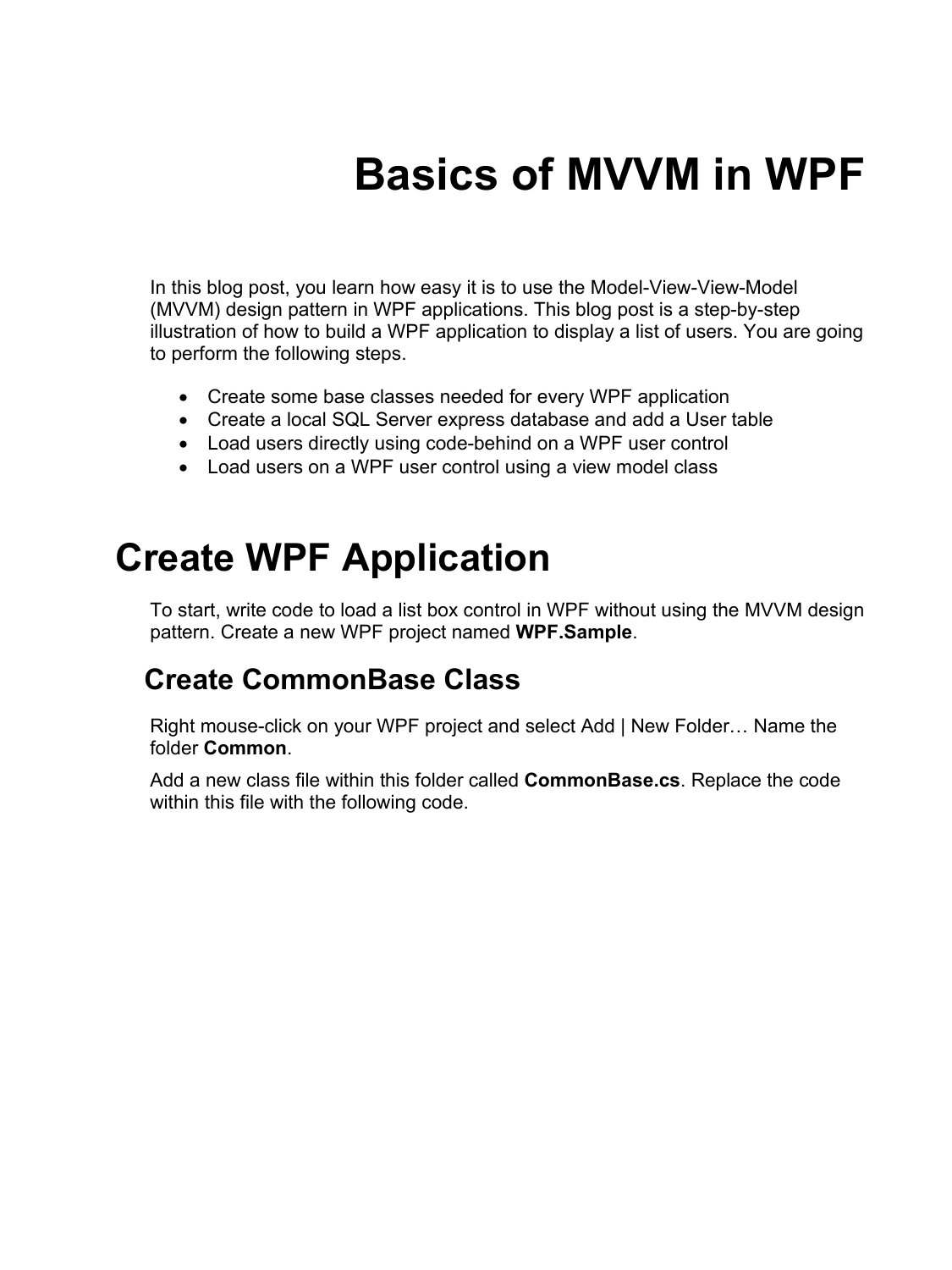```
using System.ComponentModel;
using System.Reflection;
namespace Common.Library
{
   /// <summary>
   /// This class implements the INotifyPropertyChanged event
  // / </summary>
   public class CommonBase : INotifyPropertyChanged
\{ /// <summary>
     /// The PropertyChanged Event to raise to any UI object
     /// </summary>
     public event PropertyChangedEventHandler PropertyChanged;
     /// <summary>
     /// The PropertyChanged Event to raise to any UI object
     /// The event is only invoked if data binding is used
     /// </summary>
     /// <param name="propertyName">The property name 
                  that is changing</param>
     protected void RaisePropertyChanged(string propertyName)
\left\{\begin{array}{c} \end{array}\right\} // Grab a handler
       PropertyChangedEventHandler handler = this.PropertyChanged;
       // Only raise event if handler is connected
       if (handler != null) {
         PropertyChangedEventArgs args = 
          new PropertyChangedEventArgs(propertyName);
         // Raise the PropertyChanged event.
      handler(this, args);
 }
     }
   }
}
```
#### **Create ViewModelBase Class**

Right mouse-click on the **Common** folder again and add another new class file named **ViewModelBase.cs**. Replace all the code within this file with the following code.

```
namespace Common.Library
\left\{ \right. /// <summary>
   /// Base class for all view models
  // / </summary>
   public class ViewModelBase : CommonBase
   {
   }
}
```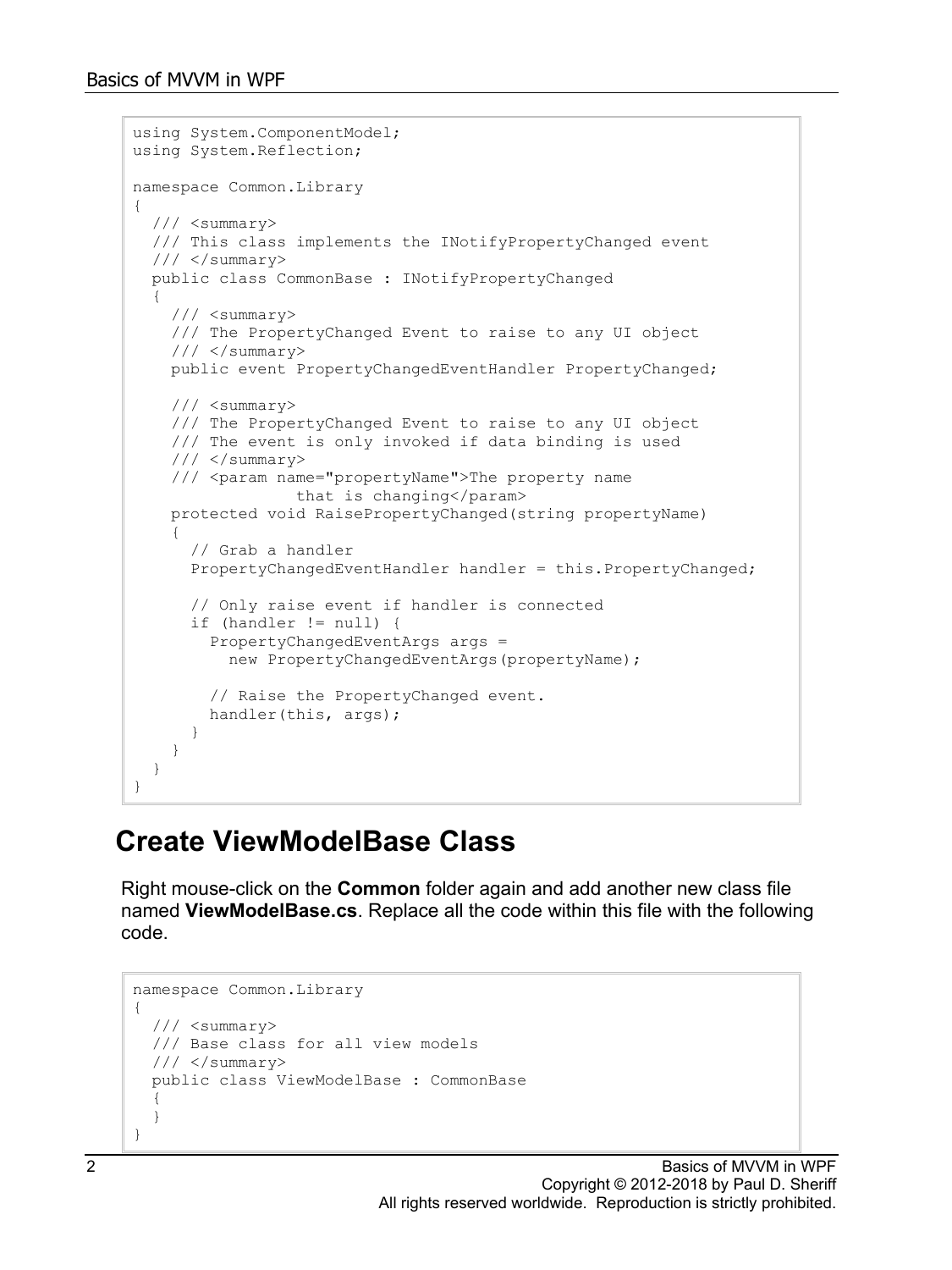### **Create Local Database**

You can create your own SQL Server database using Visual Studio.

Add a folder to your project named **App\_Data**.

Right mouse-click on the App\_Data folder and select Add | New Item…

#### Select **Data | Service-based Database**



Set the name to **MVVMSample.mdf** and click the Add button.

Double-click on the MVVMSample.mdf file that is created and the Server Explorer window will open up.

Right mouse-click on the Tables folder and select New Query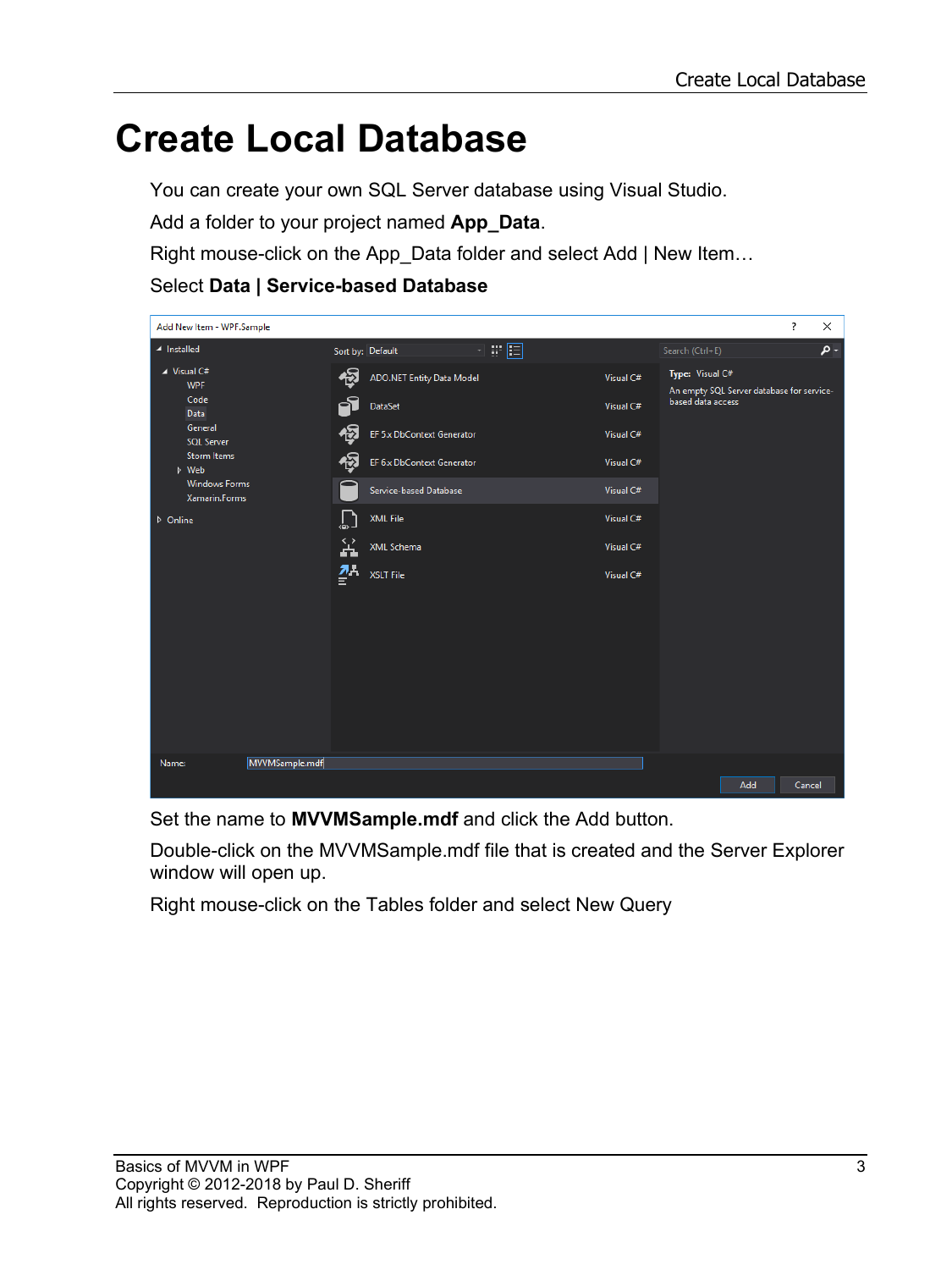

Put the following code into the query window.

```
CREATE TABLE [dbo].[User] (
     [UserId] INT IDENTITY (1, 1) NOT NULL,<br>[UserName] NVARCHAR (50) NOT NULL,
     [UserName] NVARCHAR (50) NOT NULL,<br>[Password] NVARCHAR (50) NOT NULL,
     [Password] MVARCHAR (50) NOT NULL,<br>[FirstName] NVARCHAR (50) NOT NULL,
     [FirstName] NVARCHAR (50) NOT NULL,<br>[LastName] NVARCHAR (50) NOT NULL,
                        NVARCHAR (50) NOT NULL,
      [EmailAddress] NVARCHAR (255) NOT NULL,
      PRIMARY KEY CLUSTERED ([UserId] ASC)
);
```
Click the Execute button to add this table to the database



Expand the Tables folder to view the new table.

Right mouse-click on Tables folder and select Refresh.

Right mouse-click on the table and select Show Table Data from the menu.

Enter the following data into this table.

**NOTE**: You don't fill in the UserId. That is created automatically for you.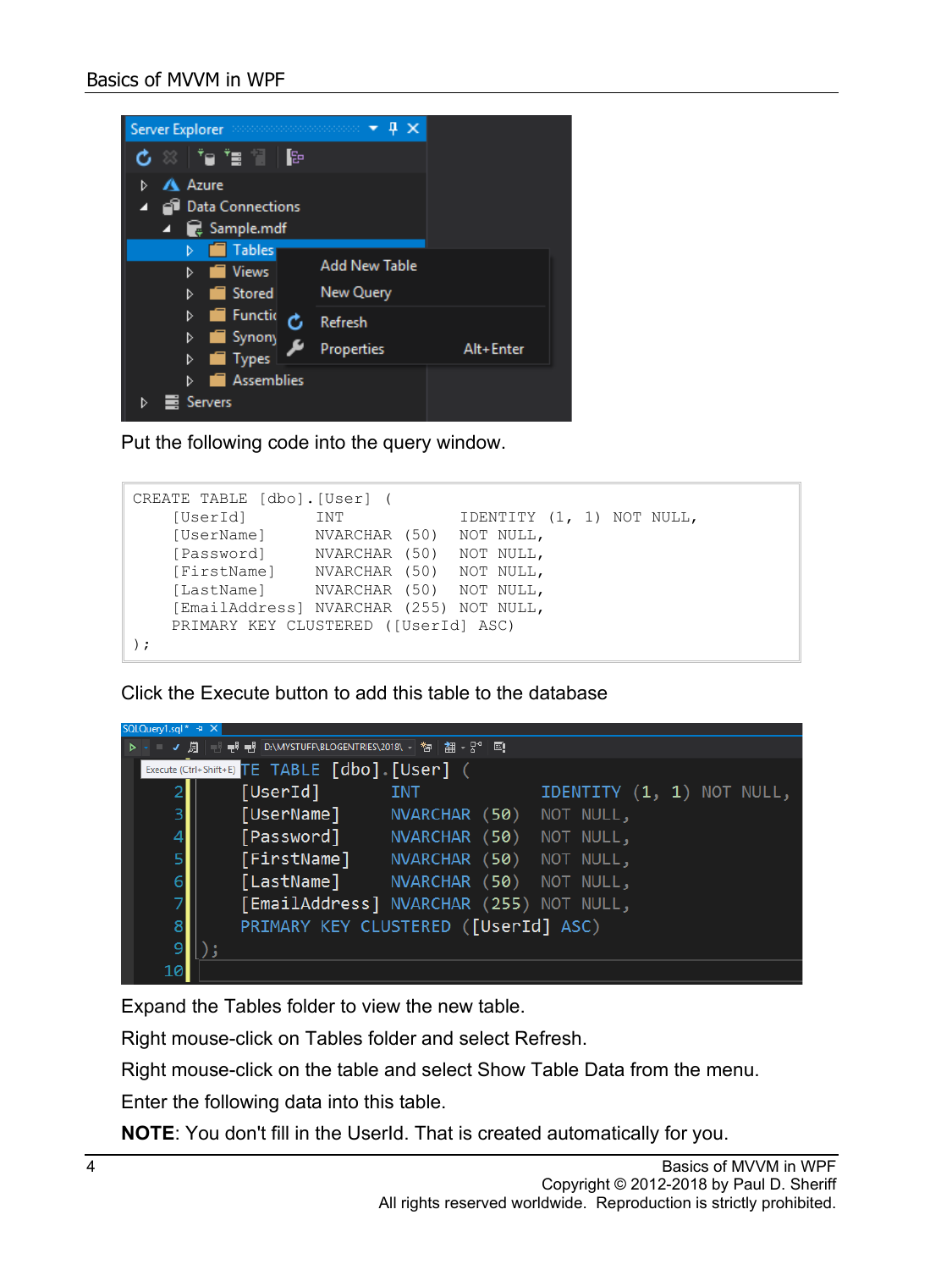#### **Add User Data**

| <b>UserId</b> | <b>UserName</b> | Password | <b>FirstName</b> | LastName | <b>EmailAddress</b> |
|---------------|-----------------|----------|------------------|----------|---------------------|
|               | PShaffer        | P@ssw0rd | Paul             | Shaffer  | PShaffer@netinc.com |
|               | <b>JSmith</b>   | P@ssw0rd | John             | Smith    | JSmith@netinc.com   |
|               | <b>B</b> Jones  | P@ssw0rd | <b>Bruce</b>     | Jones    | BJones@netinc.com   |

### **Add Entity Framework Classes**

Right mouse-click on the **WPF.Sample** project and select **Manage NuGet Packages…**

Click the Browse tab and locate the **EntityFramework** by Microsoft.

Install that package into your WPF project.

#### **Create Folders**

Add a new folder called **EntityClasses**.

Add a new folder called **Models**.

#### **Create a User Entity Class**

Right mouse-click on the **EntityClasses** folder and create a class called **User.cs**. Add the following code within this file.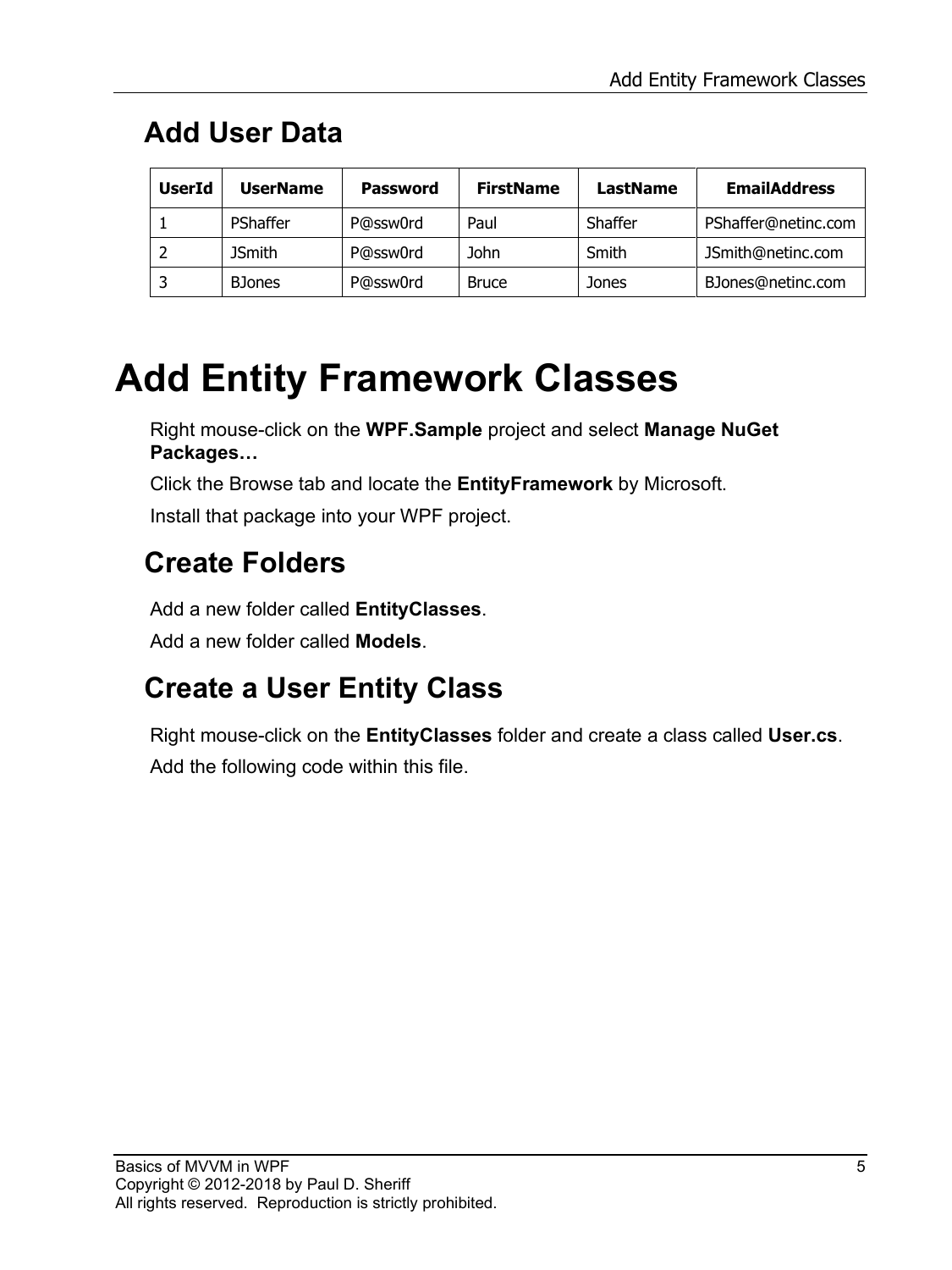```
using System.ComponentModel.DataAnnotations;
using System.ComponentModel.DataAnnotations.Schema;
using Common.Library;
namespace WPF.Sample
{
  [Table("User", Schema = "dbo")]
   public class User : CommonBase
\{private int UserId;
     private string _UserName = string.Empty;
   private string P Password = string. Empty;
     private string _FirstName = string.Empty;
     private string _LastName = string.Empty;
    private string \overline{\text{EmailAddress}} = \text{string}.\text{Empty};private bool  IsLoggedIn = false;
     [Required]
     [Key]
     public int UserId
     {
      get { return _UserId; }
       set {
         UserId = value;
         RaisePropertyChanged("UserId");
       }
     }
     [Required]
     public string UserName
    \left\{ \right. get { return _UserName; }
       set {
         UserName = value;
         RaisePropertyChanged("UserName");
 }
     }
    [Required]
     public string Password
     {
       get { return _Password; }
       set {
         Password = value;
         RaisePropertyChanged("Password");
       }
     }
     [Required]
     public string FirstName
     {
      get { return FirstName; }
       set {
         FirstName = value;
         RaisePropertyChanged("FirstName");
       }
```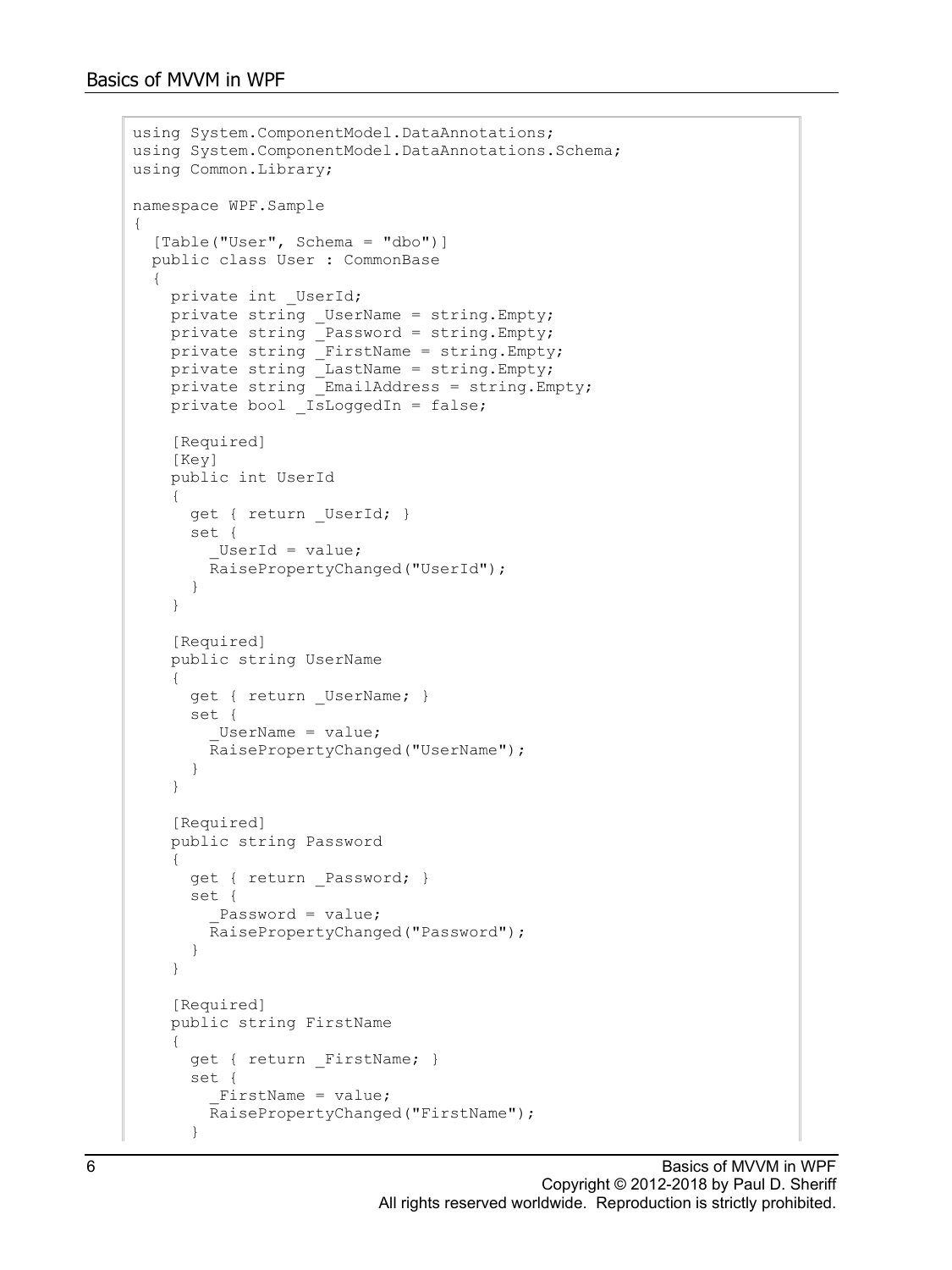```
 }
      [Required]
      public string LastName
\left\{\begin{array}{ccc} \end{array}\right\}get { return LastName; }
        set {
          LastName = value;
          RaisePropertyChanged("LastName");
        }
      }
      [Required]
     public string EmailAddress
      {
        get { return _EmailAddress; }
        set {
          EmailAddress = value;
           RaisePropertyChanged("EmailAddress");
        }
      }
      [NotMapped]
      public bool IsLoggedIn
\left\{\begin{array}{ccc} \end{array}\right\} get { return _IsLoggedIn; }
        set {
            _IsLoggedIn = value;
           RaisePropertyChanged("IsLoggedIn");
 }
      }
   }
}
```
#### **Create a DbContext Class**

Right mouse-click on the WPF.Sample project and add a new folder named **Models**.

Right mouse-click on the **Models** folder and create a new class called **SampleDbContext.cs**.

Add the following code into this file.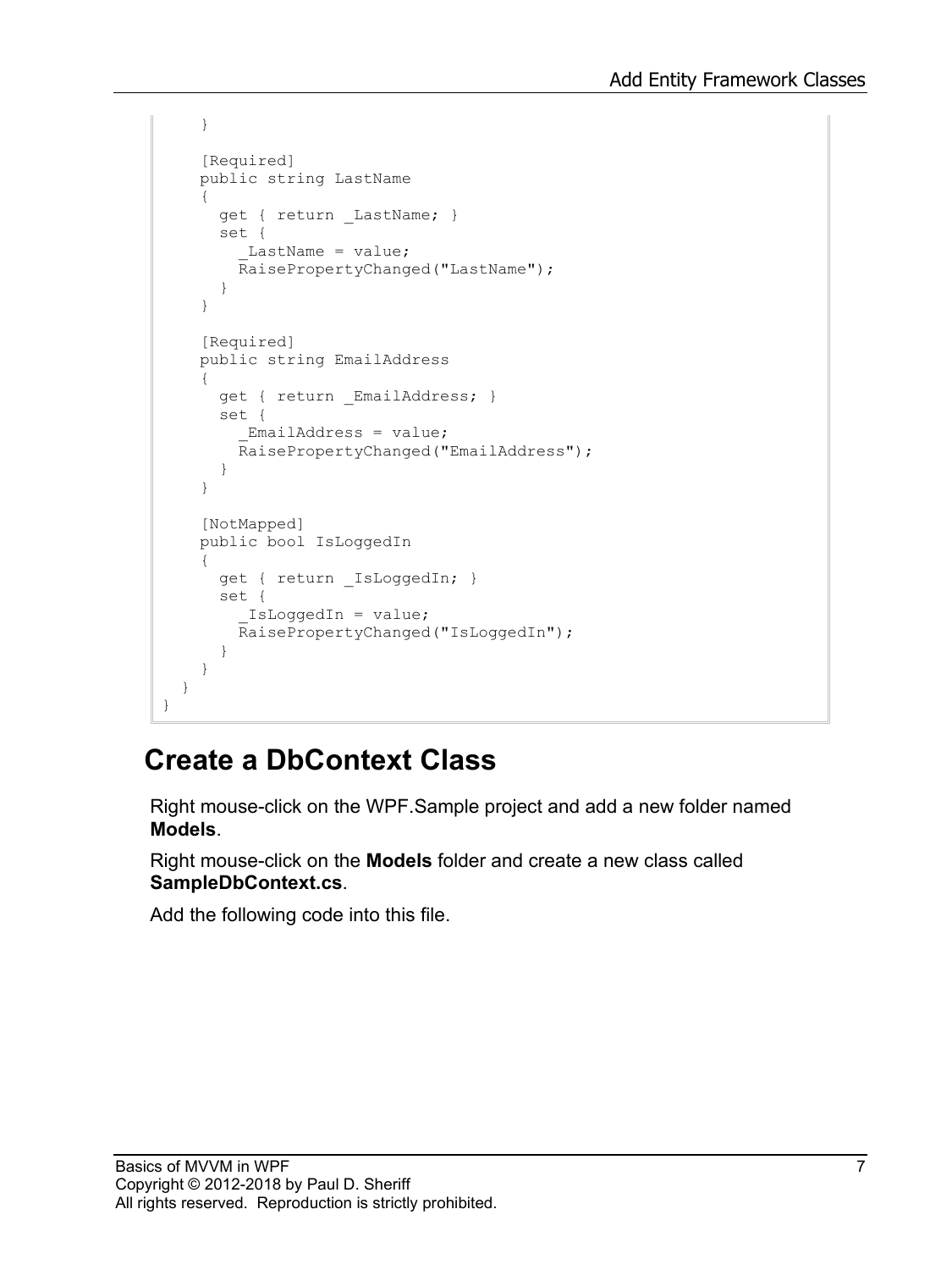```
using System.Data.Entity;
namespace WPF.Sample
{
   public partial class SampleDbContext : DbContext
\{ public SampleDbContext() : base("name=MVVMSample")
\left\{\begin{array}{ccc} \end{array}\right\} }
     public virtual DbSet<User> Users { get; set; }
   }
}
```
#### **Add a Connection String**

To use the data layer from WPF.Sample project, you need to add a connection string and tell the Entity Framework where to find the database you created.

Open the App.config file in the WPF.Sample project.

Add the following section.

```
<connectionStrings>
  <add name="MVVMSample"
        connectionString="Server=(localdb)\MSSQLLocalDB;
                AttachDbFilename=|DataDirectory|MVVMSample.mdf;
               Database=MVVMSample; Trusted Connection=Yes; "
        providerName="System.Data.SqlClient" />
</connectionStrings>
```
#### **Set DataDirectory**

If you are using a local SQL Server express database you created within the App\_Data folder of your project, you need to set the "DataDirectory" domain property to the path of where the database is located. You do this one time when your WPF application starts up. It is this domain property that is used to replace the |DataDirectory| placeholder you see in the connection string in the App.config file.

Open the App.xaml.cs file and override the OnStartup event within the App class.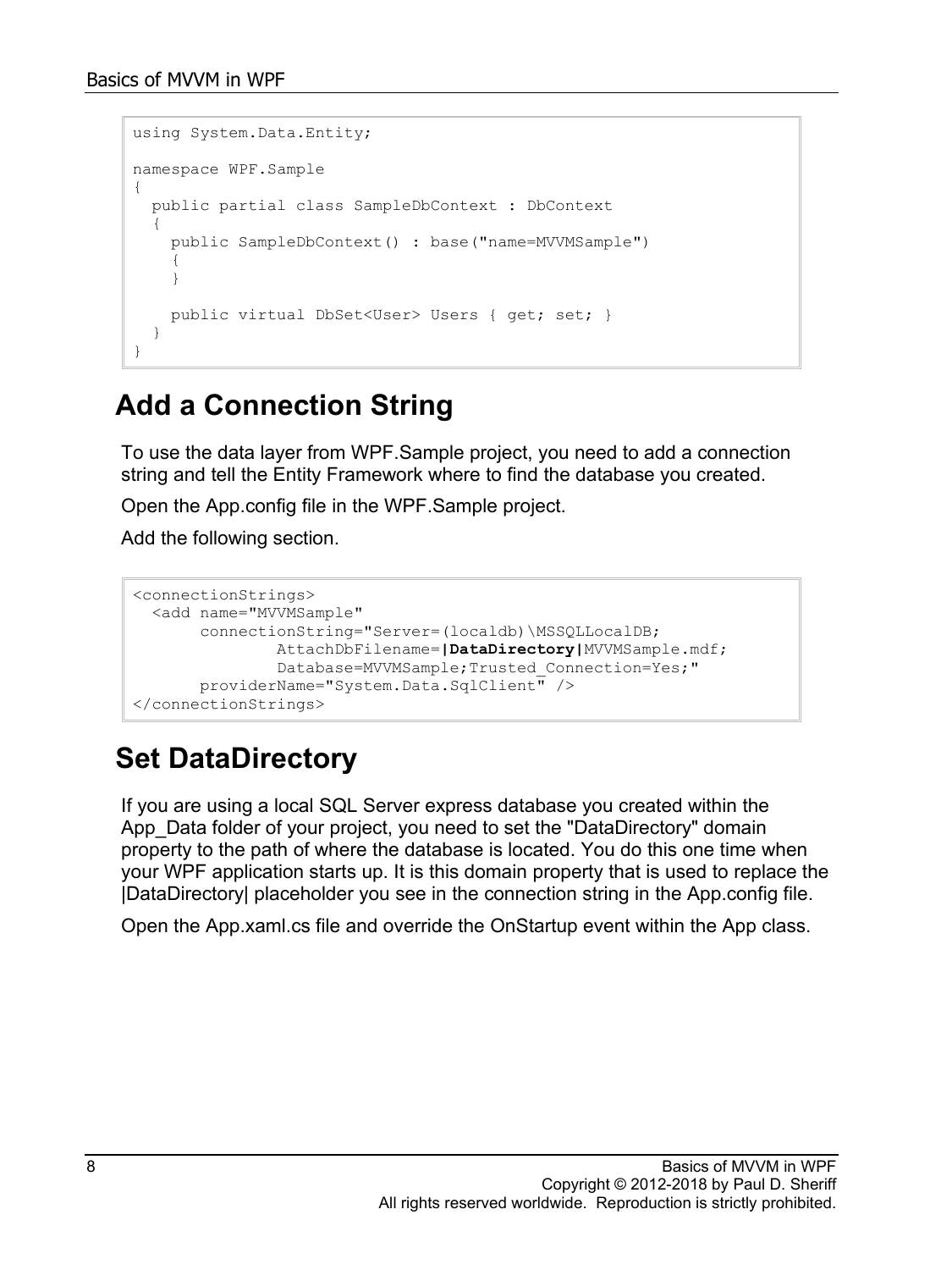```
protected override void OnStartup(StartupEventArgs e)
{
  base.OnStartup(e);
  // Set the DataDirectory for Entity Framework
  string path = Environment. CurrentDirectory;
 path = path.Replace(\mathcal{C}"\bin\Debuq", "");
 path += @" \App Data\";
  AppDomain.CurrentDomain.SetData("DataDirectory", path);
}
```
### **Add a User List User Control**

Create a new folder named **UserControls**.

Right mouse-click on the UserControls folder and add a user control named **UserListControl** to this project. Modify this user control to look like the following:

```
<UserControl x:Class="WPF.Sample.UserControls.UserListControl"
              ... XML namespaces here
              mc:Ignorable="d"
              d:DesignHeight="450"
              d:DesignWidth="800"
              Loaded="UserControl_Loaded">
   <ListView Name="lstData"
             ItemsSource="{Binding}">
     <ListView.View>
       <GridView>
         <GridViewColumn Header="User ID"
            Width="Auto"
            DisplayMemberBinding="{Binding Path=UserId}" />
         <GridViewColumn Header="User Name"
            Width="Auto"
            DisplayMemberBinding="{Binding Path=UserName}" />
         <GridViewColumn Header="First Name"
            Width="Auto"
            DisplayMemberBinding="{Binding Path=FirstName}" />
         <GridViewColumn Header="Last Name"
            Width="Auto"
            DisplayMemberBinding="{Binding Path=LastName}" />
         <GridViewColumn Header="Email"
            Width="Auto"
            DisplayMemberBinding="{Binding Path=EmailAddress}" />
       </GridView>
     </ListView.View>
   </ListView>
</UserControl>
```
Be sure to create the UserControl\_Loaded event.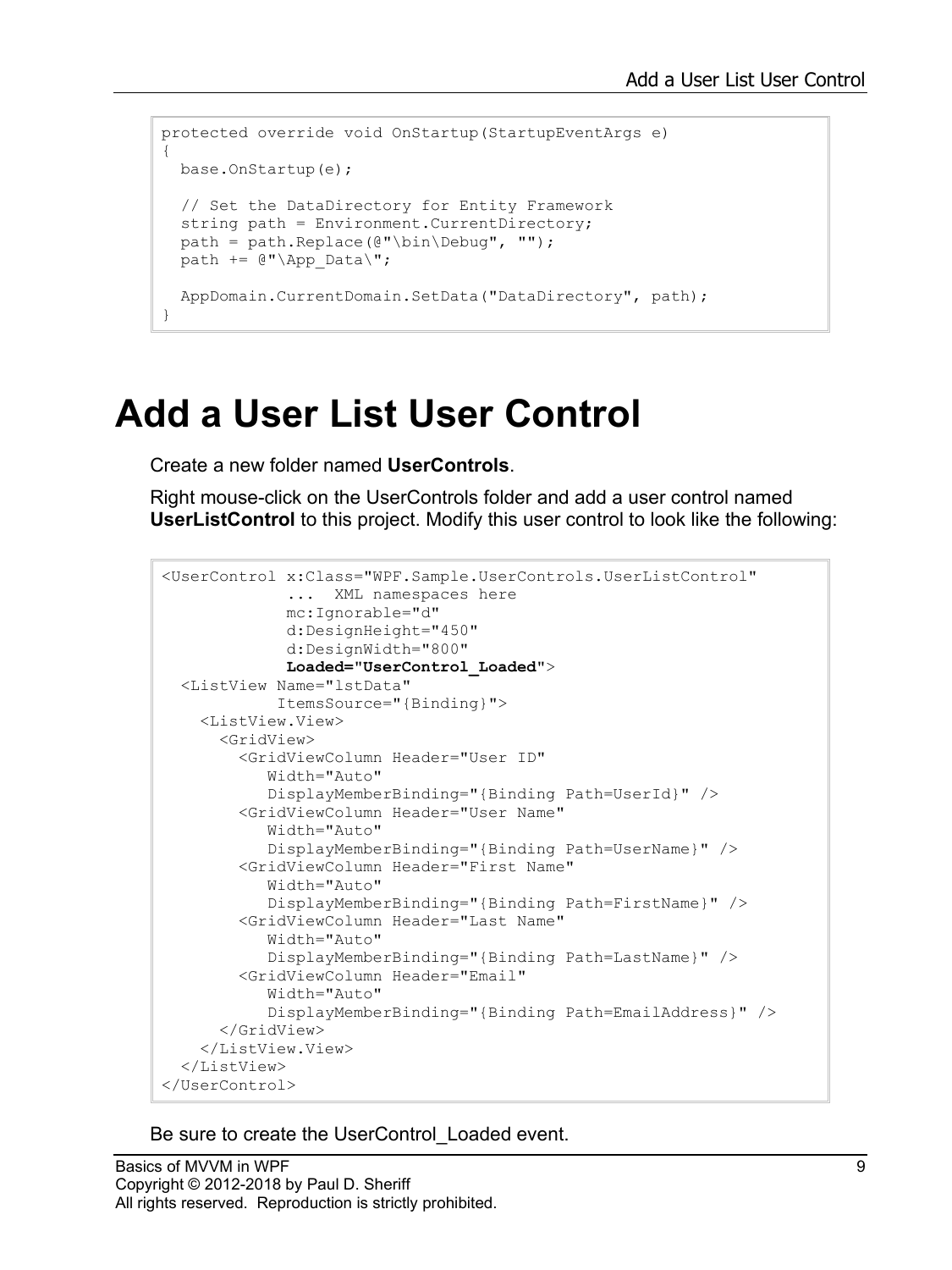#### **Add Code to Load Users**

In the code behind the UserListControl.xaml.cs file, add a using statement.

```
using System.Linq;
```
Modify the UserControl\_Loaded event procedure to call a method named LoadUsers(). Create the LoadUsers() method immediately after the UserControl\_Loaded event.

```
private void UserControl Loaded(object sender,
  System.Windows.RoutedEventArgs e)
{
  LoadUsers();
}
private void LoadUsers()
{
  SampleDbContext db = null;
   try {
    db = new SampleDbContext();
    lstData.DataContext = db.Users.ToList();
   }
  catch (Exception ex) {
    System.Diagnostics.Debug.WriteLine(ex.ToString());
   }
}
```
The code in the LoadUsers() method uses the Entity Framework to retrieve user data from the User table. Apply the ToList() method in order to retrieve a local copy of the data that is bindable to any WPF control. Assign that list of users to the DataContext property of the ListView control you named lstData.

On the ListView control, you set the ItemsSource property to {Binding}. This tells the list box that you will be binding the data at runtime by setting the DataContext property. Once you set the DataContext property, WPF binds each row of data to the template you created in the ListView.

## **Modify the Main Window**

On the MainWindow.xaml, add the following within the <Grid> element.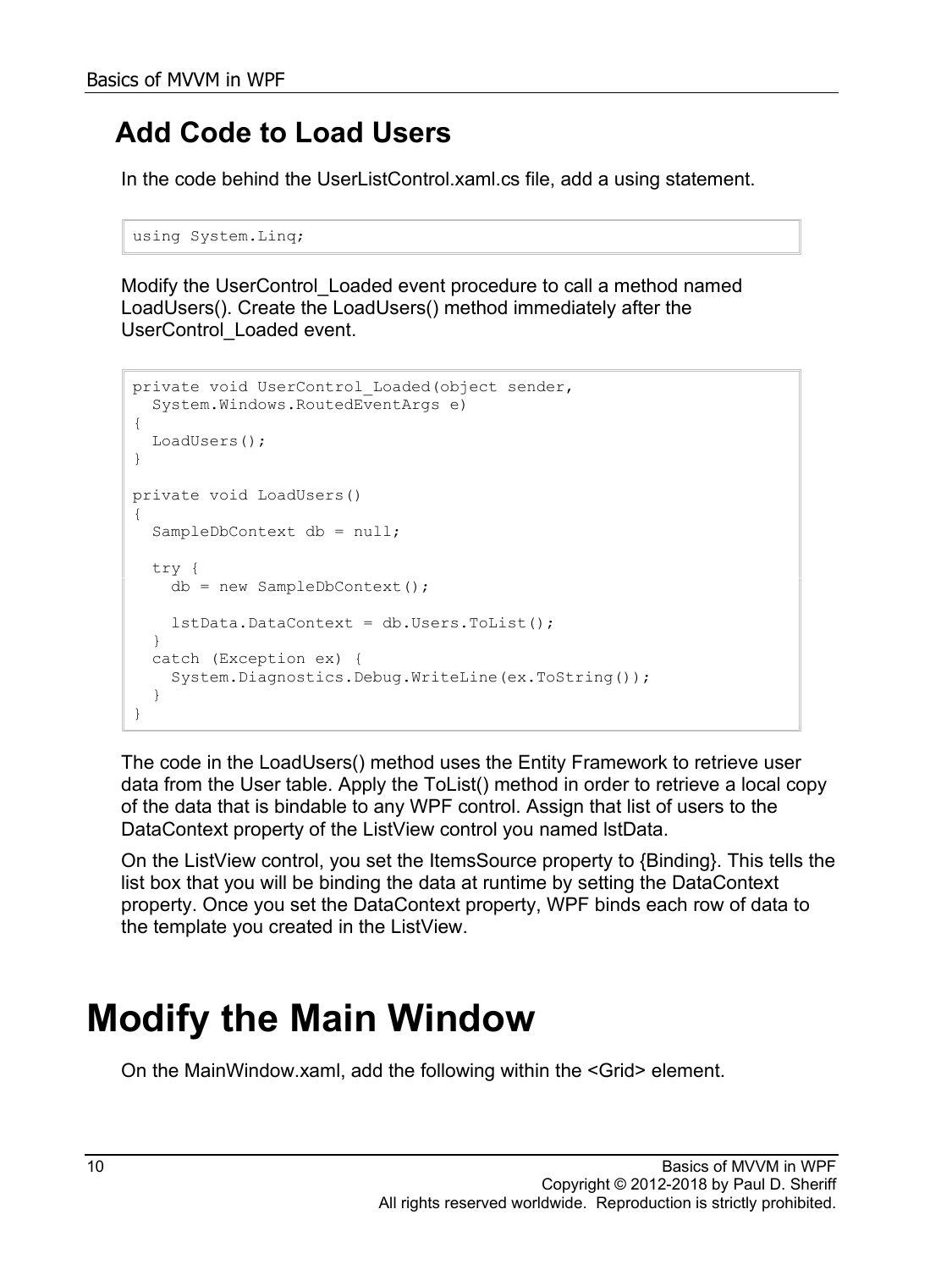```
<Grid>
  <Grid.RowDefinitions>
     <RowDefinition Height="Auto" />
     <RowDefinition Height="*" />
   </Grid.RowDefinitions>
   <Menu Grid.Row="0"
         IsMainMenu="True">
     <MenuItem Header="_File">
       <MenuItem Header="E_xit"
                 Click="MenuExit_Click" />
     </MenuItem>
     <MenuItem Header="Users"
              Click="MenuUsers_Click" />
   </Menu>
   <!-- Content Area -->
   <Grid Grid.Row="1"
         Margin="10"
         HorizontalAlignment="Left"
         VerticalAlignment="Top"
        Name="contentArea" />
</Grid>
```
Open the **MainWindow.xaml.cs** file.

Add a using statement.

using WPF.Sample.UserControls;

Create the MenuUserList\_Click event procedure. Add the following code:

```
private void MenuExit Click(object sender, RoutedEventArgs e)
{
   this.Close();
}
private void MenuUsers_Click(object sender, RoutedEventArgs e)
\mathcal{A} contentArea.Children.Add(new UserListControl());
}
```
### **Try it Out**

Run the application and view the users.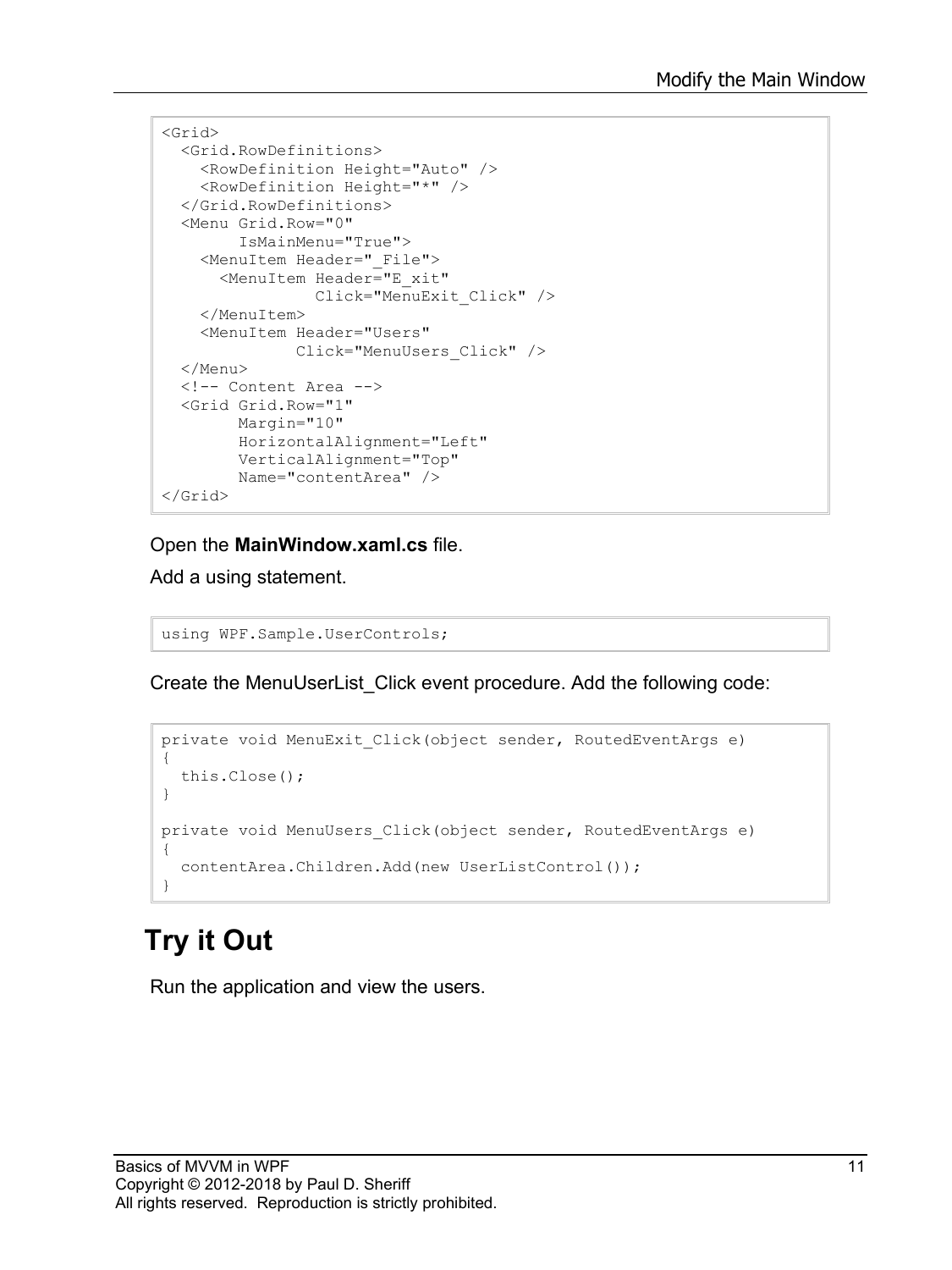### **The Problem**

That is all there is to writing the code behind and having it load data from a User table. The problem with the above code is that to test this code, someone must run the program and verify that this code works as it is supposed to. If you make a change to the database or to the UI, you will then need to have someone run the application again to ensure it still works. You must repeat this test each time a change is made. This becomes very tedious and time consuming for the developer and the tester.

### **Use MVVM to Load Users**

Now that you have users loading into a list view control using code behind, let's now move this code into a view model class and use data binding. Right mouse-click on the project and add a new folder named **ViewModels**. Right mouse-click on the ViewModels folder and add a new class named **UserListViewModel.cs**. You are going to add a property to this view model class that is an ObservableCollection of User objects. Add the code below to this new file you created.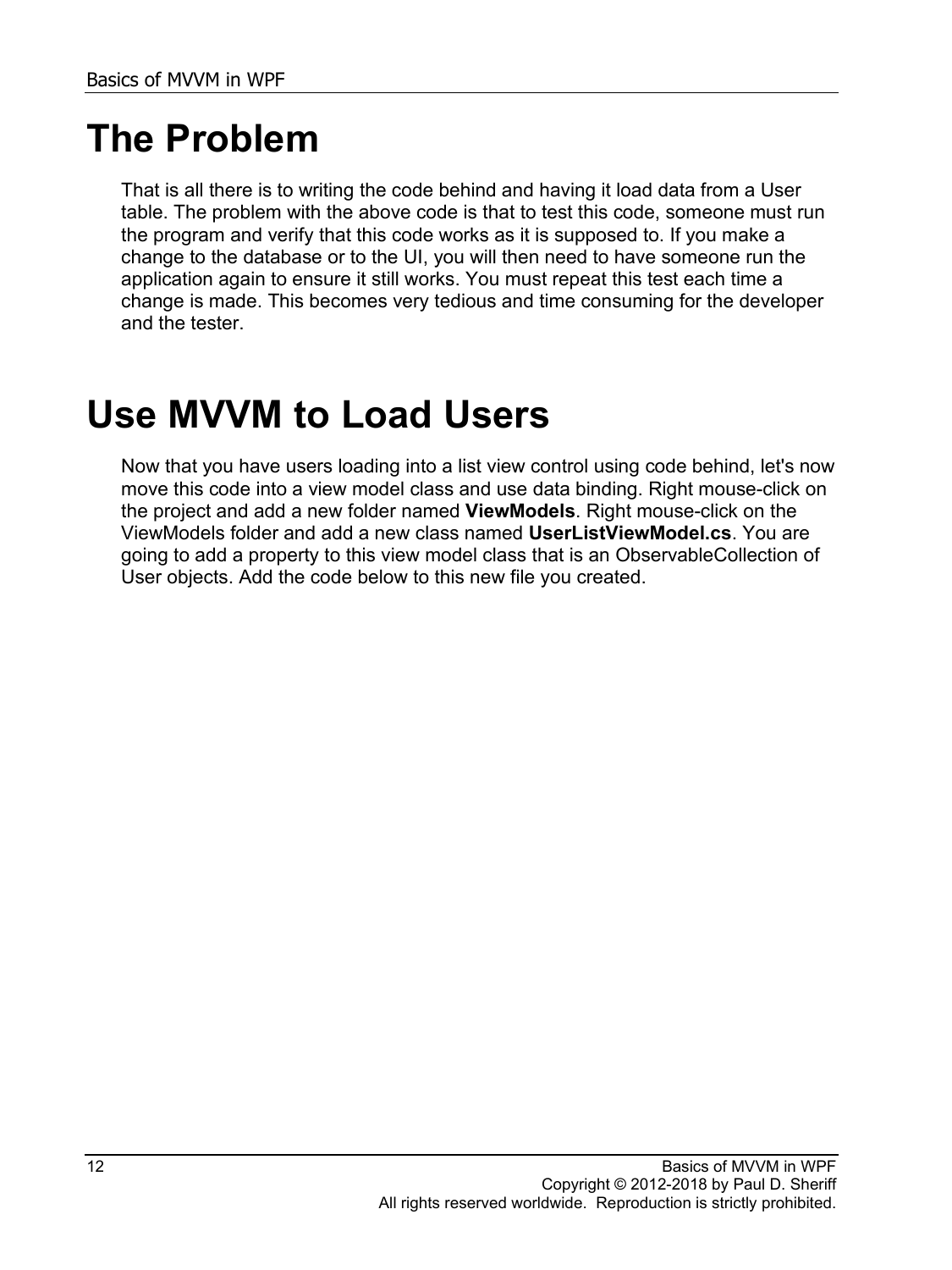```
using System;
using System.Collections.ObjectModel;
using Common.Library;
namespace WPF.Sample.ViewModels
{
   public class UserListViewModel : ViewModelBase
   {
     public UserListViewModel() : base()
     {
       LoadUsers();
     }
    private ObservableCollection<User> Users =
        new ObservableCollection<User>();
     public ObservableCollection<User> Users
\left\{\begin{array}{c} \end{array}\right\}get { return Users; }
       set {
         Users = value;
          RaisePropertyChanged("Users");
 }
     }
     Public virtual void LoadUsers()
\left\{\begin{array}{ccc} \end{array}\right\}SampleDbContext db = null;
        try {
          db = new SampleDbContext();
          Users = new ObservableCollection<User>(db.Users);
        }
        catch (Exception ex) {
          System.Diagnostics.Debug.WriteLine(ex.ToString());
 }
     }
   }
}
```
The code in the UserListViewModel class is not that much more code than you wrote in the code behind.

#### **Bind UserListViewModel Class to XAML**

Once you have the UserListViewModel class created, bind this class to your user control. Any WPF user control (or Window) may create an instance of any class in your application within XAML. To do this, you need to do two things.

- 1. Create an XML namespace to reference a namespace in your C# code
- 2. Create an instance of the class within that namespace and assign a key value to it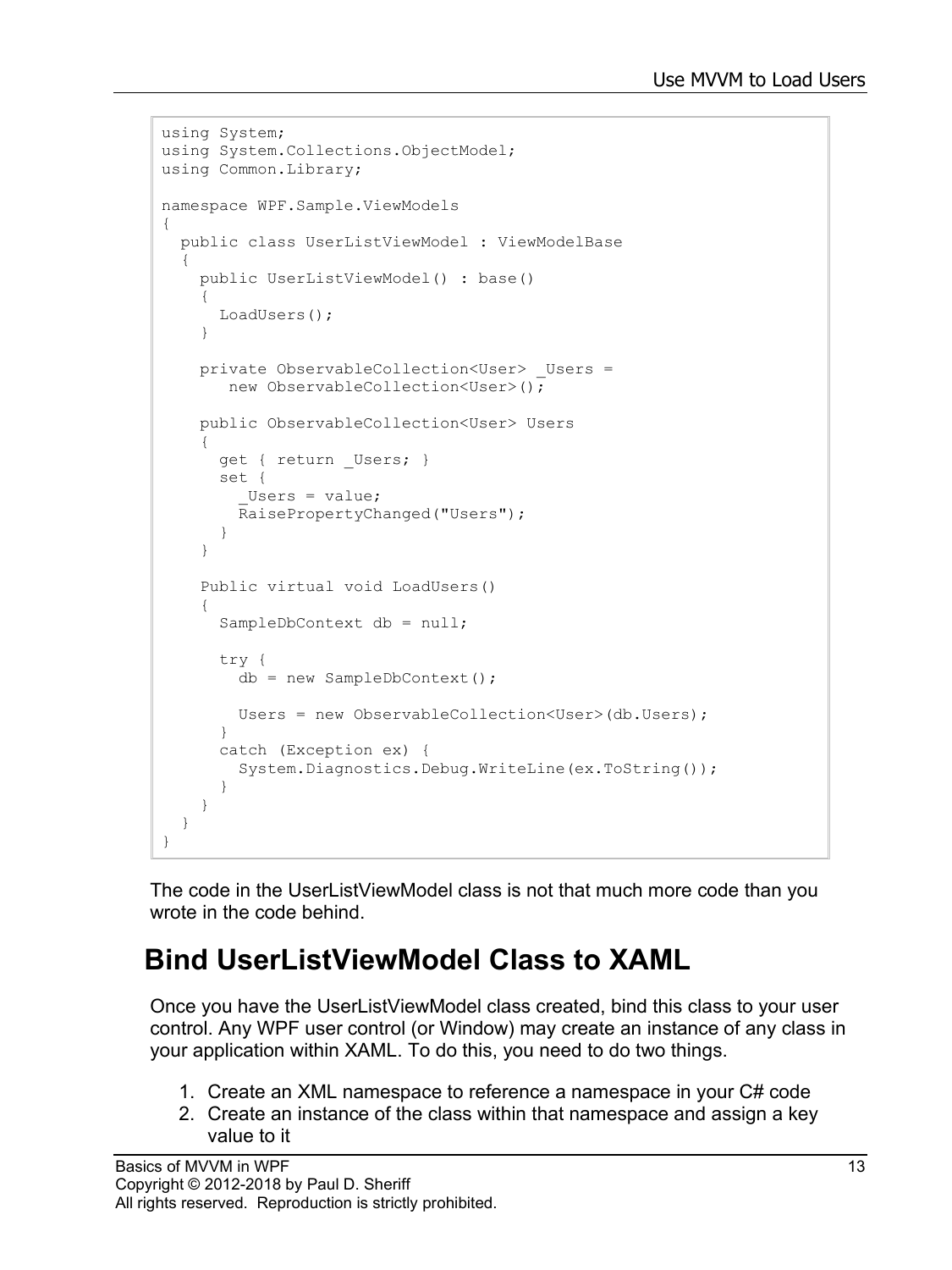Open the UserListControl.xaml file and add an XML namespace (See [Figure 1\)](#page-14-0) as shown in the code in bold to reference the namespace that the UserListViewModel is created within.

```
<UserControl x:Class="WPF.Sample.UserControls.UserListControl"
        xmlns="http://schemas.microsoft.com/..."
        xmlns:x="http://schemas.microsoft.com/winfx/2006/xaml"
        xmlns:mc="http://schemas.openxmlformats.org/..."
        xmlns:d="http://schemas.microsoft.com/..."
       xmlns:vm="clr-namespace:WPF.Sample.ViewModels"
      ...
```
The XML namespace defined here is the equivalent of aliasing a .NET namespace in C#.

using vm = WPF.Sample.ViewModels;

Once you have a .NET namespace aliased, you can now create any instance of a class in that name using code like the following:

```
vm.UserListViewModel viewModel = new vm.UserListViewModel();
```
This type of aliasing is not done too often in .NET because you generally just provide a using statement and you can create an instance of your class. However, if you have two classes with the same name in different namespaces, you would have to fully qualify one or the other to use them in the same block of code. Instead of typing out the complete namespace for one of them, using an alias can save some keystrokes.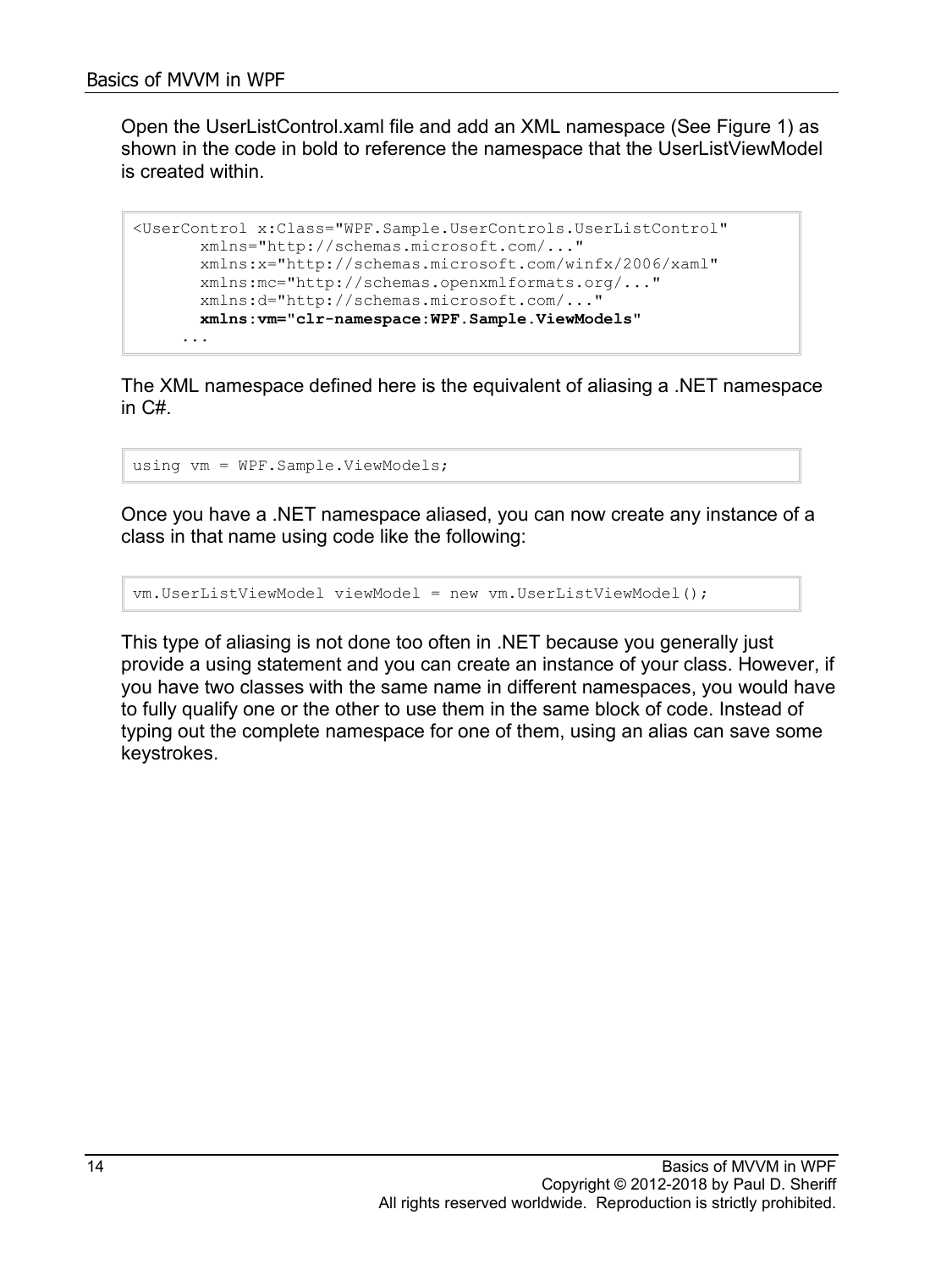

Figure 1: Create an XML namespace to reference view models within a namespace in your project.

<span id="page-14-0"></span>Once you have defined this XML namespace, create an instance of the UserListViewModel class. Add a <UserControl.Resources> element just before the <Grid> element. Add an element that begins with the aliased namespace "vm", followed by a colon, then the class name you wish to create an instance of. As soon as you type the colon, Visual Studio will provide you with an IntelliSense list of classes within that namespace (see [Figure 2\)](#page-15-0).

```
<UserControl.Resources>
  <vm:UserListViewModel x:Key="viewModel" />
</UserControl.Resources>
```
To bind to this XAML instantiated class, you must provide a key name so you can reference it. In this case, you gave the key name of "viewModel".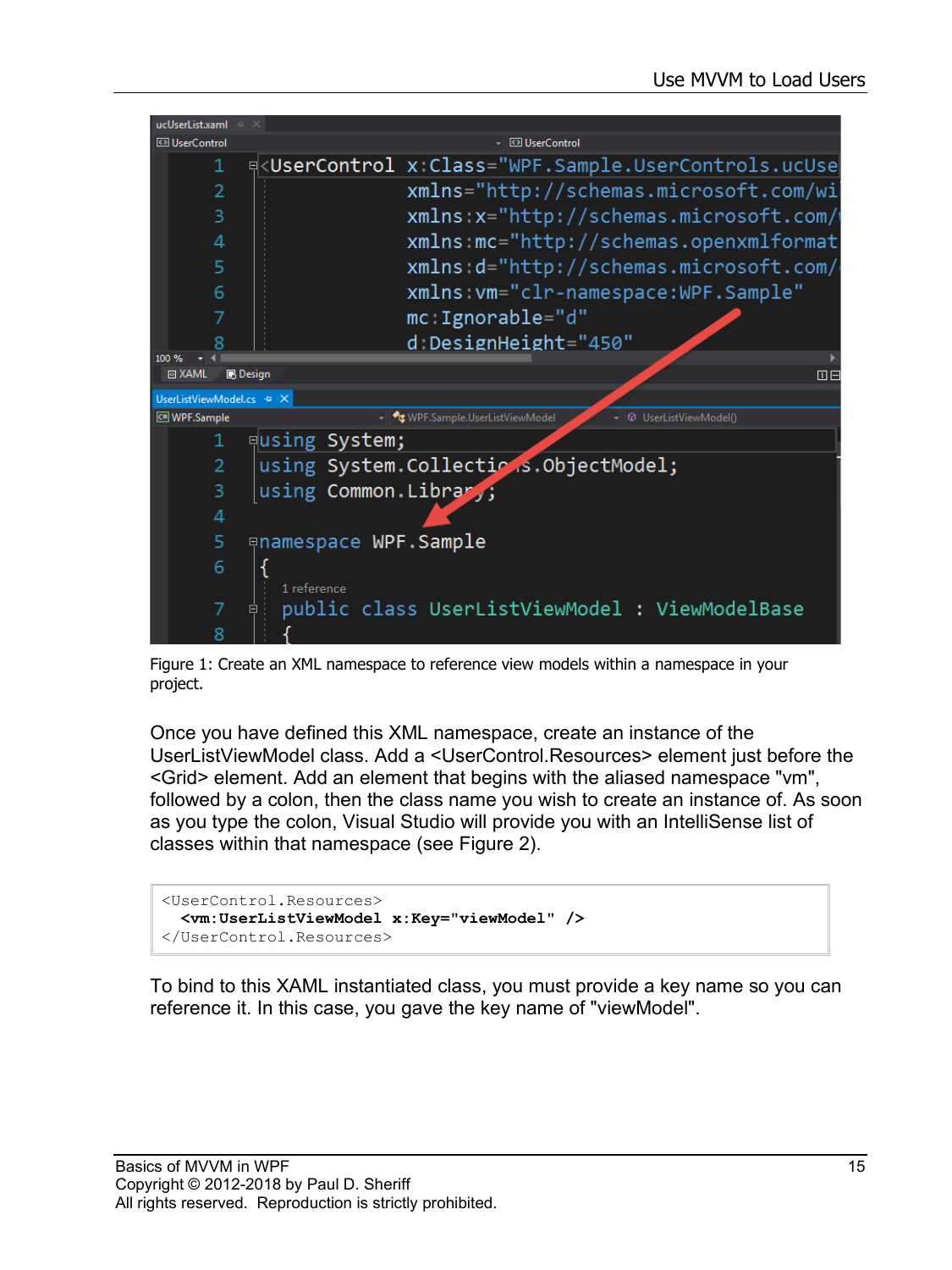

<span id="page-15-0"></span>Figure 2: Create an instance of a view model in XAML using the alias of the namespace and assigning a key name.

#### **Fix Up User Control**

As you are now going to be using all of the code you created in the User view model class, you may now remove code from your UserListControl control. Open the **UserListControl.xaml** file and remove the following attribute from the <UserControl> element.

Loaded="UserControl\_Loaded"

Remove the Name="lstData" from the ListView control.

Open the **UserListControl.xaml.cs** file and remove the UserControl\_Loaded() event and the LoadUsers() method you created earlier in this blog post.

#### **Bind View Model to List View**

You can take advantage of the parent-child hierarchy of XAML for data-binding. Normally, you create a single view model to bind to a single user control (or window) and bind controls to properties in the view model. Open the **UserListControl.xaml** file and locate the <Grid> element. Modify the <Grid> element to bind to the view model. Now you see why the key name "viewModel" you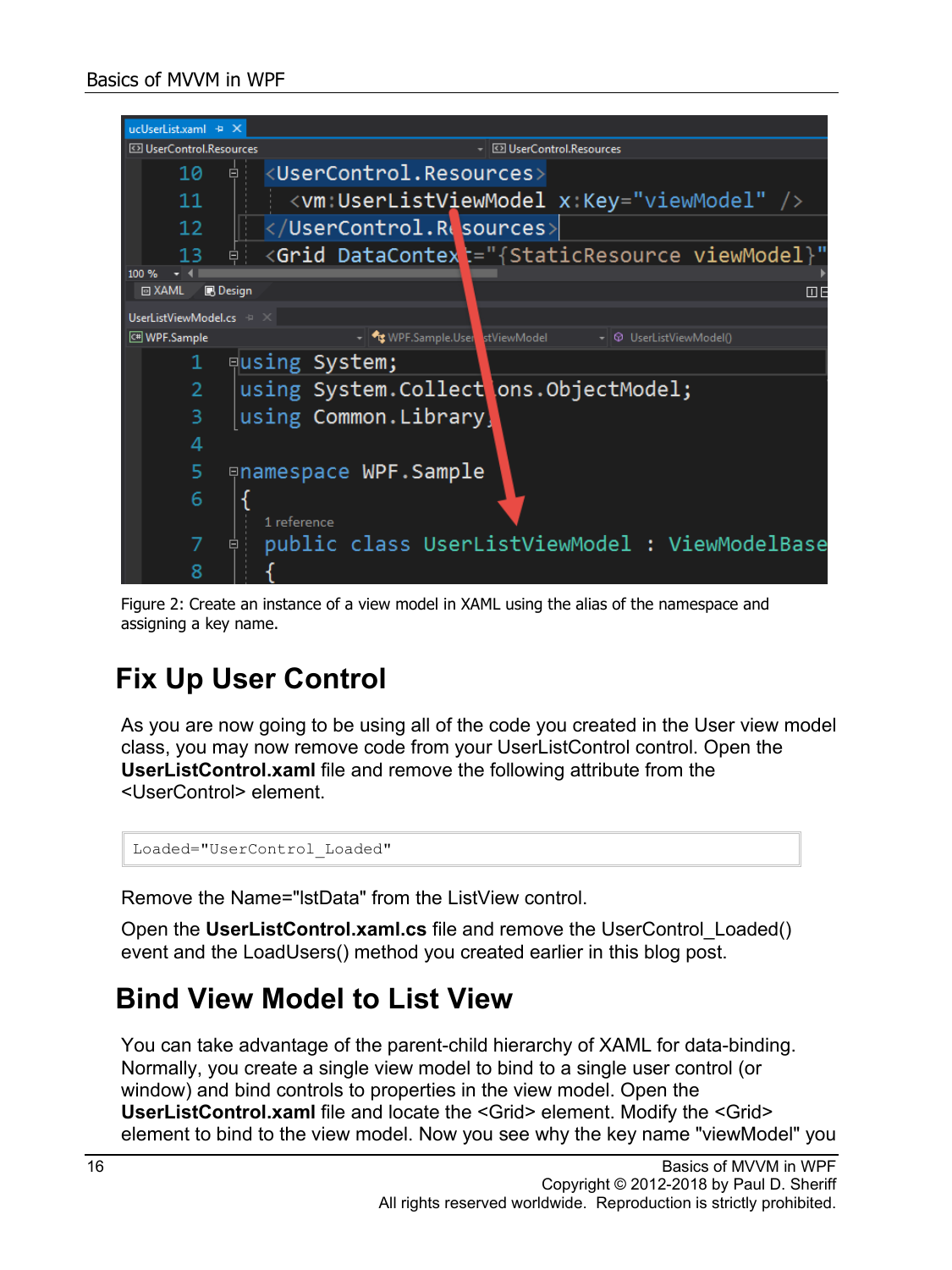created earlier is important. It provides us with a way to bind the DataContext property of the <Grid> element to the user view model.

```
<Grid DataContext="{StaticResource viewModel}">
```
All controls contained within the <Grid> may now bind to any property within the view model class. Modify the ListView control to bind to the Users property (see [Figure 3\)](#page-17-0) you created in the UserListViewModel class.

```
<ListView ItemsSource="{Binding Path=Users}">
```
In [Figure 3,](#page-17-0) you see that the DataContext of the <Grid> is bound to the static resource you created named "viewModel". This static resource is an instance of the UserListViewModel class created by XAML when the user control is instantiated. Finally, the ListView control's ItemsSource property is bound to the Users property within the UserListViewModel class. Since the ListView control is a child of the <Grid> element, it has complete access to any of the properties of the class it is bound to.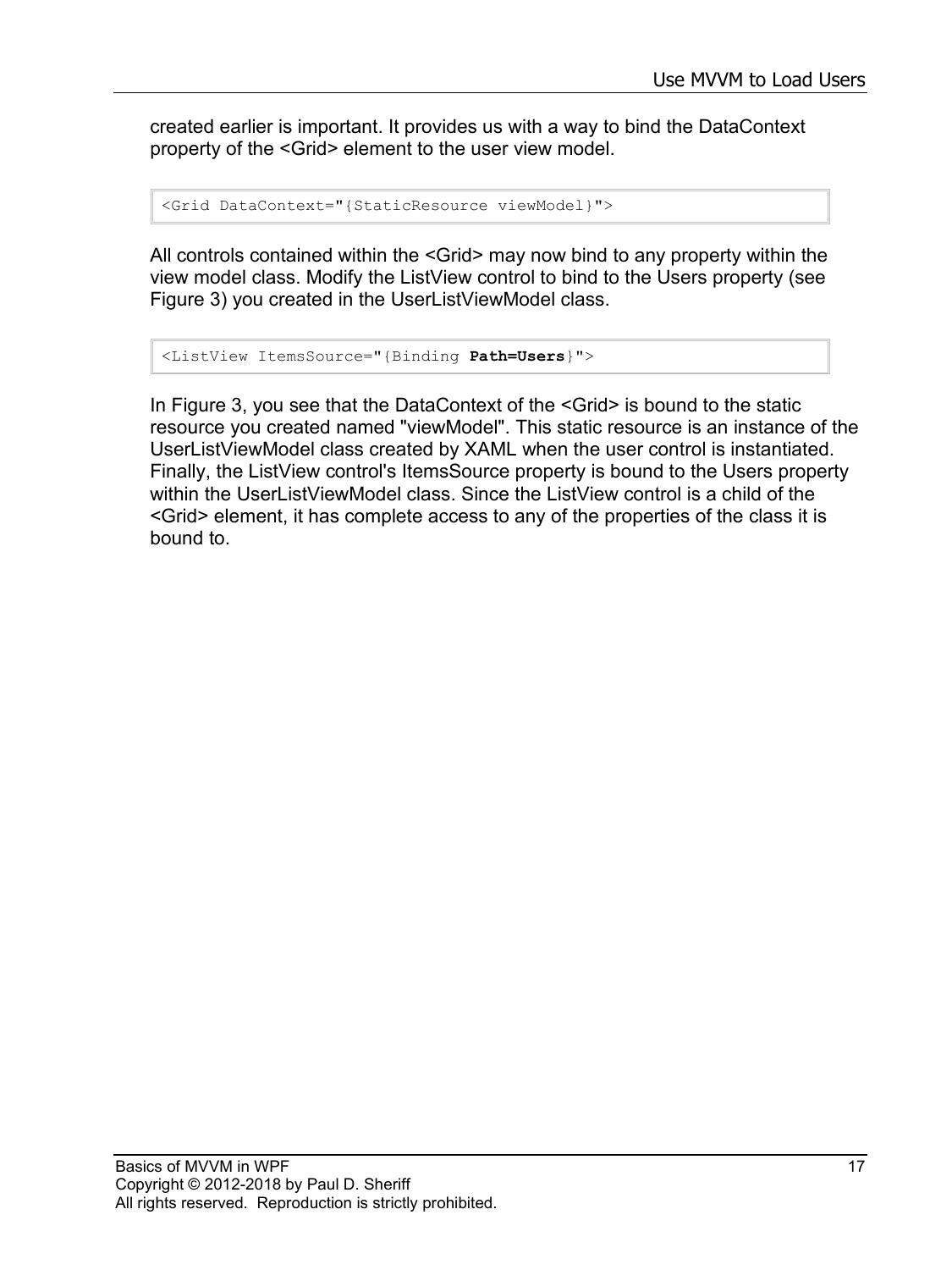

Figure 3: Bind to a property in the view model to provide data to your UI controls.

### <span id="page-17-0"></span>**Summary**

Hopefully, this post helped you see how easy it is to move code from the code behind your user interface and put it into a class. That is the whole key to MVVM; simply moving code into a class. Do not worry about being 100% "code behind free." That is an almost impossible goal and most often requires you to write more code. If your event procedures in your UI are simply doing UI code or making a single call to a method in your View Model, then you have accomplished the goals of MVVM; namely reusability, maintainability, and testability. You also get one more benefit: having event procedures in your UI makes it easier to follow the flow of the application.